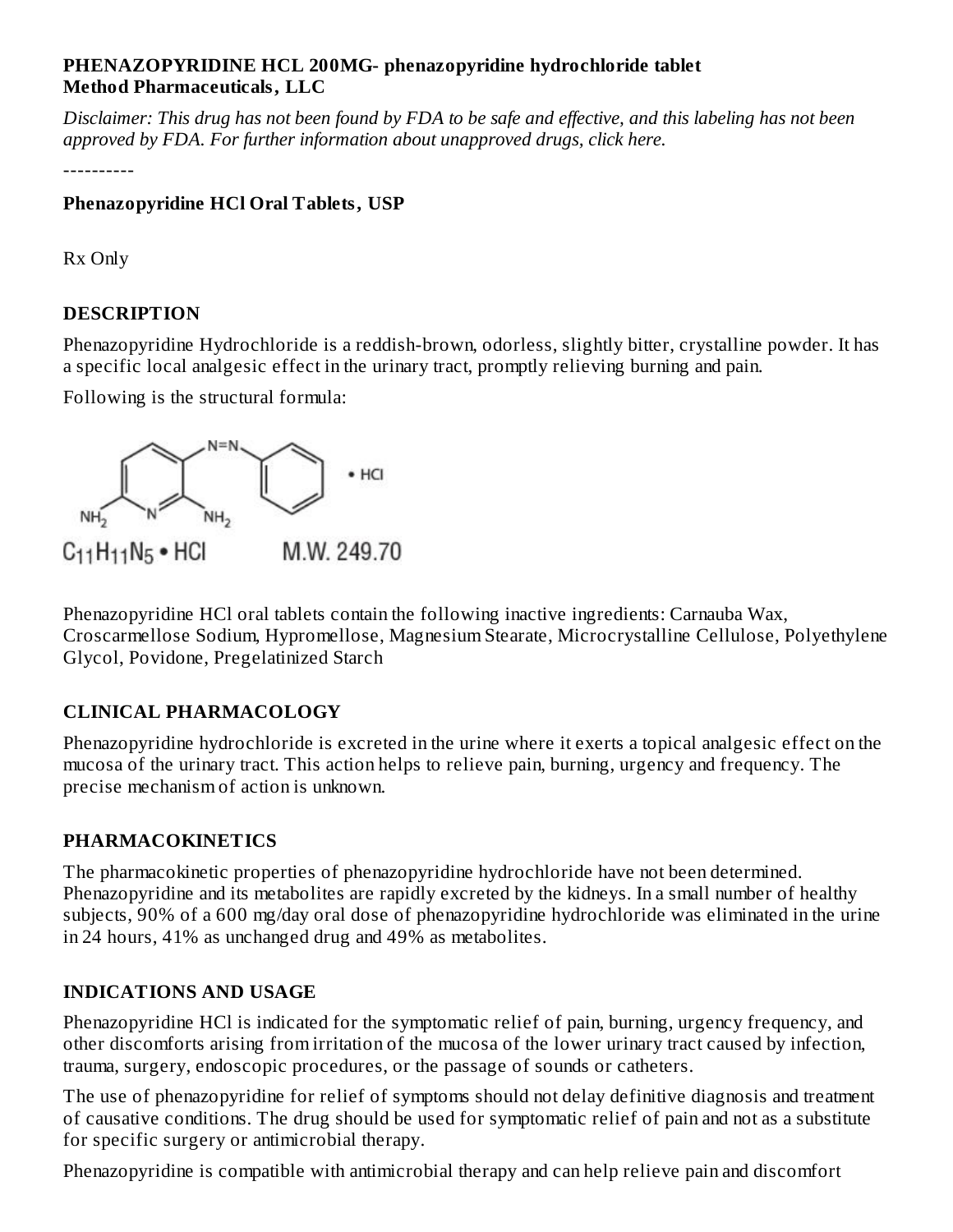during the interval before antimicrobial therapy controls the infection.

Treatment of a urinary tract infection with phenazopyridine should not exceed 2 days. There is no evidence that the combined administration of phenazopyridine and an antimicrobial provides greater benefit than administration of the antimicrobial alone after 2 days. (See Dosage and Administration.)

#### **CONTRAINDICATIONS**

In patients who are hypersensitive to the drug or its ingredients. Phenazopyridine is contraindicated in patients with renal insufficiency, severe liver disease, severe hepatitis or pyelonephritis of pregnancy.

It should be used cautiously in the presence of GI disturbances.

## **WARNINGS**

Phenazopyridine hydrochloride is reasonably anticipated to be a human carcinogen based on sufficient evidence of carcinogenicity in experimental animals (IARC 1980, 1982, 1987, NCI 1978). When administered in the diet, phenazopyridine hydrochloride increased the incidences of hepatocellular adenomas and carcinomas in female mice and adenomas and adenocarcinomas of the colon and rectum in rats of both sexes.

There is inadequate evidence for the carcinogenicity of phenazopyridine hydrochloride in humans (IARC 1987). In one limited epidemiological study, no significant excess of any cancer was observed among 2,214 patients who received phenazopyridine hydrochloride and were followed for a minimum of 3 years.

## **PRECAUTIONS**

#### **General:**

The patient should be advised that phenazopyridine produces an orange to red color in the urine and feces, and may cause staining. Phenazopyridine may cause discoloration of body fluids and staining of contact lenses has been reported. A yellowish color of the skin or sclera may indicate accumulation of phenazopyridine resulting from impaired renal function and necessitates discontinuance of the drug. It should be noted that a decline in renal function is common in elderly patients. Phenazopyridine may mask pathological conditions and interfere with laboratory test values using colorimetric, spectrophotometric or fluorometric analysis methods.

Cautious use in patients with G-6-PD deficiency is advised since these patients are susceptible to oxidative hemolysis and may have greater potential to develop hemolytic anemia.

#### **Information for Patients:**

The patient should be advised to take phenazopyridine with or following food or after eating a snack to reduce stomach upset.

The patients should be aware that phenazopyridine causes a reddish orange discoloration of the urine and feces, and may stain clothing. Phenazopyridine may cause discoloration of body fluids and staining of contact lenses has been reported. There have been reports of teeth discoloration when the product has been broken or held in the mouth prior to swallowing.

Patients should be instructed to take phenazopyridine for only 2 days if an antibacterial agent is administered concurrently for the treatment of a urinary tract infection. If symptoms persist beyond those 2 days, the patient should be instructed to contact his or her physician.

#### **Laboratory Tests:**

Phenazopyridine may interfere with laboratory test values using colorimetric, photometric or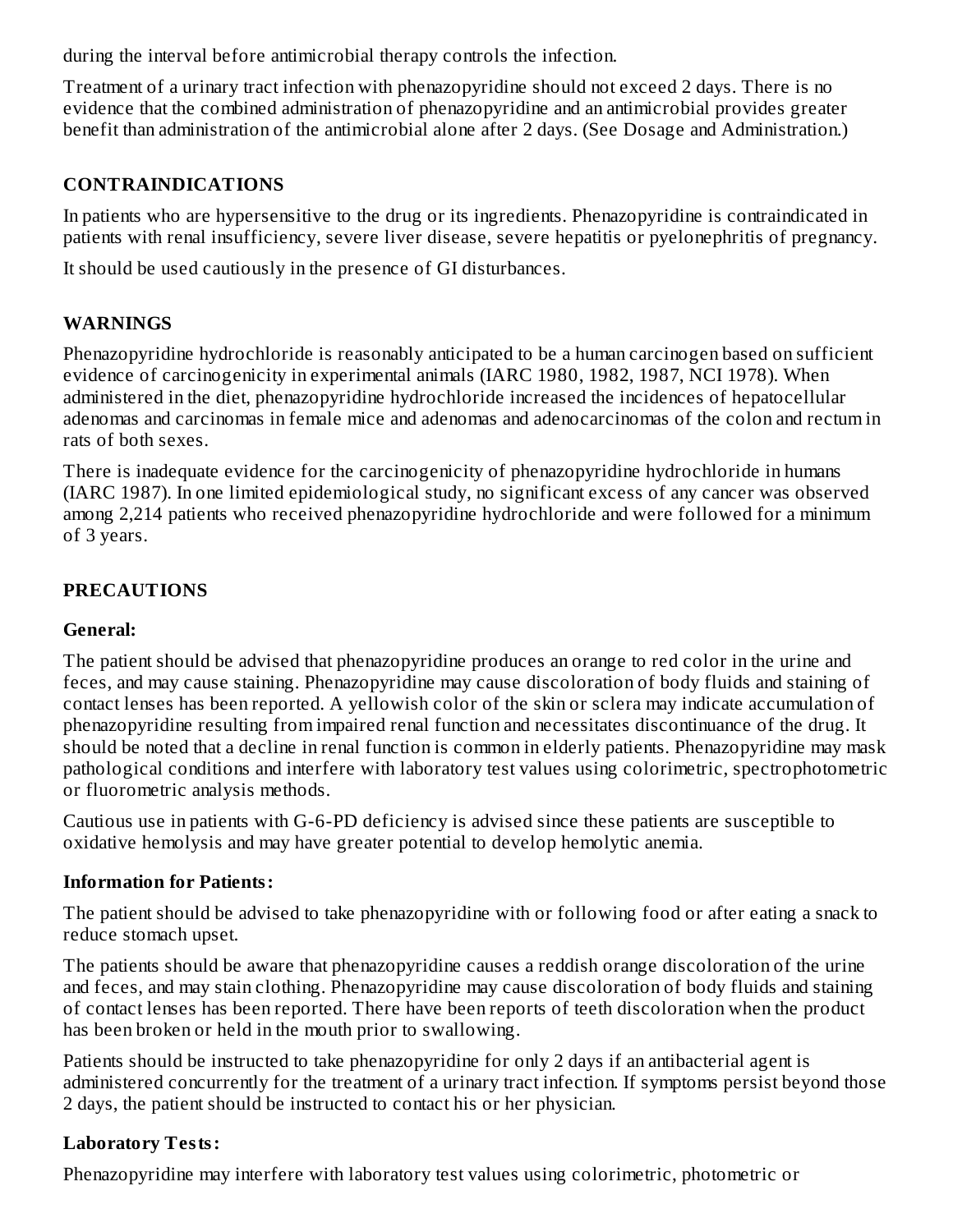fluorometric analysis methods.

Altered urine laboratory test values may include ketone (sodium nitroprusside), bilirubin (foam test, talc-disk-Fouchet-spot test, Franklin's tablet-Fouchet test, p-nitrobenzene diazonium p-toluene sulfonate reagent), diacetic acid (Gerhardt ferric chloride test), free hydrochloric acid, glucose (glucose oxidase tests), 17-hydroxycorticosteroids (modified Glenn-Nelson), 17-ketosteroids (Holtorff Koch modification of Zimmerman), porphyrins, albumin (discolors bromophenol blue test areas of commercial reagent strips, nitric acid ring test), phenolsulfophthalein, urobilinogen (color interference with Ehrlich's reagent), and urinalysis (spectrophotometric or color-based tests). Phenazopyridine also imparts an orange-red color to stools which may interfere with color tests.

#### **Drug Interactions:**

The interaction of phenazopyridine with other drugs has not been studied in a systematic manner. However, the medical literature to date suggests that no significant interactions have been reported.

#### **Carcinogenesis, Mutagenesis, Impairment of Fertility:**

Long-term administration of phenazopyridine has been associated with tumors of the large intestine in rats and of the liver in mice. Available epidemiological data are insufficient to evaluate the carcinogenicity of phenazopyridine in humans. In vitro studies indicate that phenazopyridine in the presence of metabolic activation is mutagenic in bacteria and mutagenic and clastogenic in mammalian cells.

#### **Pregnancy Category B:**

Reproductive studies with phenazopyridine (in combination with sulfacytine) in rats given up to 110 mg/kg/day and in rabbits given up to 39 mg/kg/day during organogenesis revealed no evidence of harm to offspring.

One prospective study in humans demonstrated that phenazopyridine traverses the placenta into the fetal compartment. There are no adequate and well-controlled studies in pregnant women. Therefore, phenazopyridine should be used in pregnant women only if the benefit clearly outweighs the risk.

#### **Nursing Mothers:**

It is not known whether phenazopyridine or its metabolites are excreted in human milk. Because many drugs are excreted in human milk, a decision should be made to discontinue nursing or to discontinue the drug, taking into account the importance of drug therapy to the mother.

#### **Children:**

Adequate and well-controlled studies have not been performed in the pediatric population. No pediatric-specific problems have been documented.

## **ADVERSE REACTIONS**

The following adverse events have been reported:

CNS: headache.

Gastrointestinal: nausea, vomiting and diarrhea.

Dermatologic and Hypersensitivity: rash, pruritus, discoloration, anaphylactoid-like reaction and hypersensitivity hepatitis

Hematologic: methemoglobinemia, hemolytic anemia, potential hemolytic agent in G-6-PD deficiency, sulfhemoglobinemia.

Other: visual disturbances, renal and hepatic toxicity usually associated with overdose, renal calculi,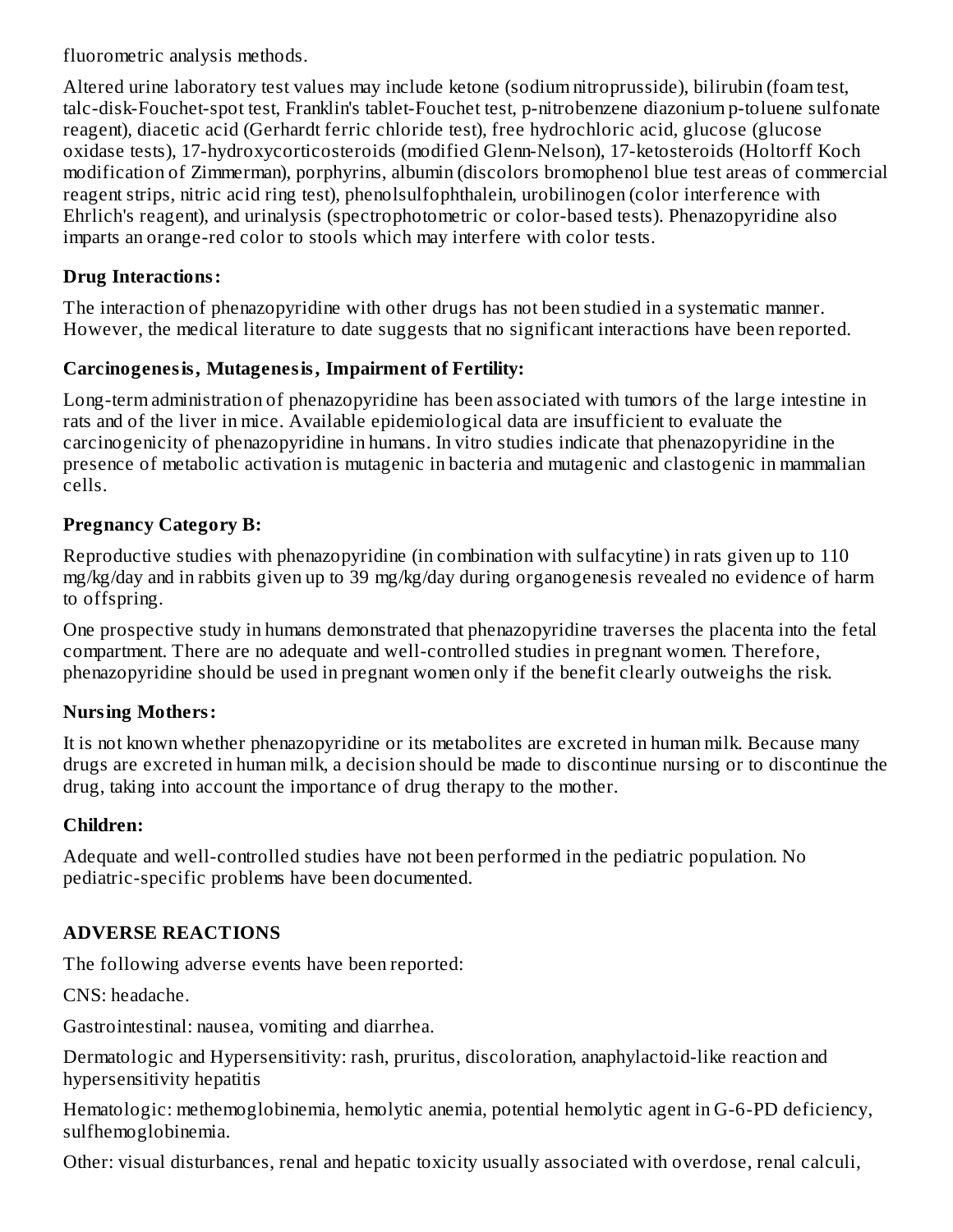jaundice, discoloration of body fluids and aseptic meningitis.

## **OVERDOSAGE**

Symptoms: Exceeding the recommended dose in patients with normal renal function or administering the recommended dose to patients with impaired renal function (common in elderly patients) may lead to increased serum levels and toxic reactions. Methemoglobinemia generally follows a massive, acute overdose. Methylene blue, 1 to 2 mg/kg/dose given i.v. as a 1% solution as needed, should cause prompt reduction of the methemoglobinemia and disappearance of the cyanosis which is an aid in diagnosis. Oxidative Heinz body hemolytic anemia also may occur, and "bite cells" (degmacytes) may be present in a chronic overdosage situation. Red blood cell G-6-PD deficiency may predispose to hemolysis; however, hemolysis may occur at normal doses in patients with G-6-PD Mediterranean.

Renal toxicity and occasional failure and hepatic impairment may also occur.

Treatment: Treatment is symptomatic and supportive.

## **DOSAGE AND ADMINISTRATION**

Adults: 200 mg 3 times daily after meals. When used concomitantly with an antibacterial agent for the treatment of a urinary tract infection, the administration of phenazopyridine should not exceed 2 days. If symptoms persist, the patient should be re-evaluated.

## **HOW SUPPLIED**

100 mg Tablets: Supplied in bottles of 100. Reddish-brown, round tablets, debossed "J1". NDC# 58657-450-01.

200 mg Tablets: Supplied in bottles of 100. Reddish-brown, round tablets, debossed "J2". NDC# 58657-451-01.

Store at 20°C to 25°C (68°F to 77°F); excursions permitted to 15°C -30°C (59°-86°F) [See USP Controlled Room Temperature].

To report an adverse event, please contact Method Pharmaceuticals, LLC at (877) 250-3427.

Rx Only

Distributed by: Method Pharmaceuticals, LLC. Arlington, TX 76006

Rev. 12/2014

## **PRINCIPAL DISPLAY PANEL**

**Phenazopyridine**

**Hydrochloride**

**Oral Tablet, USP**

**200 mg Rx Only**

**100 Tablets**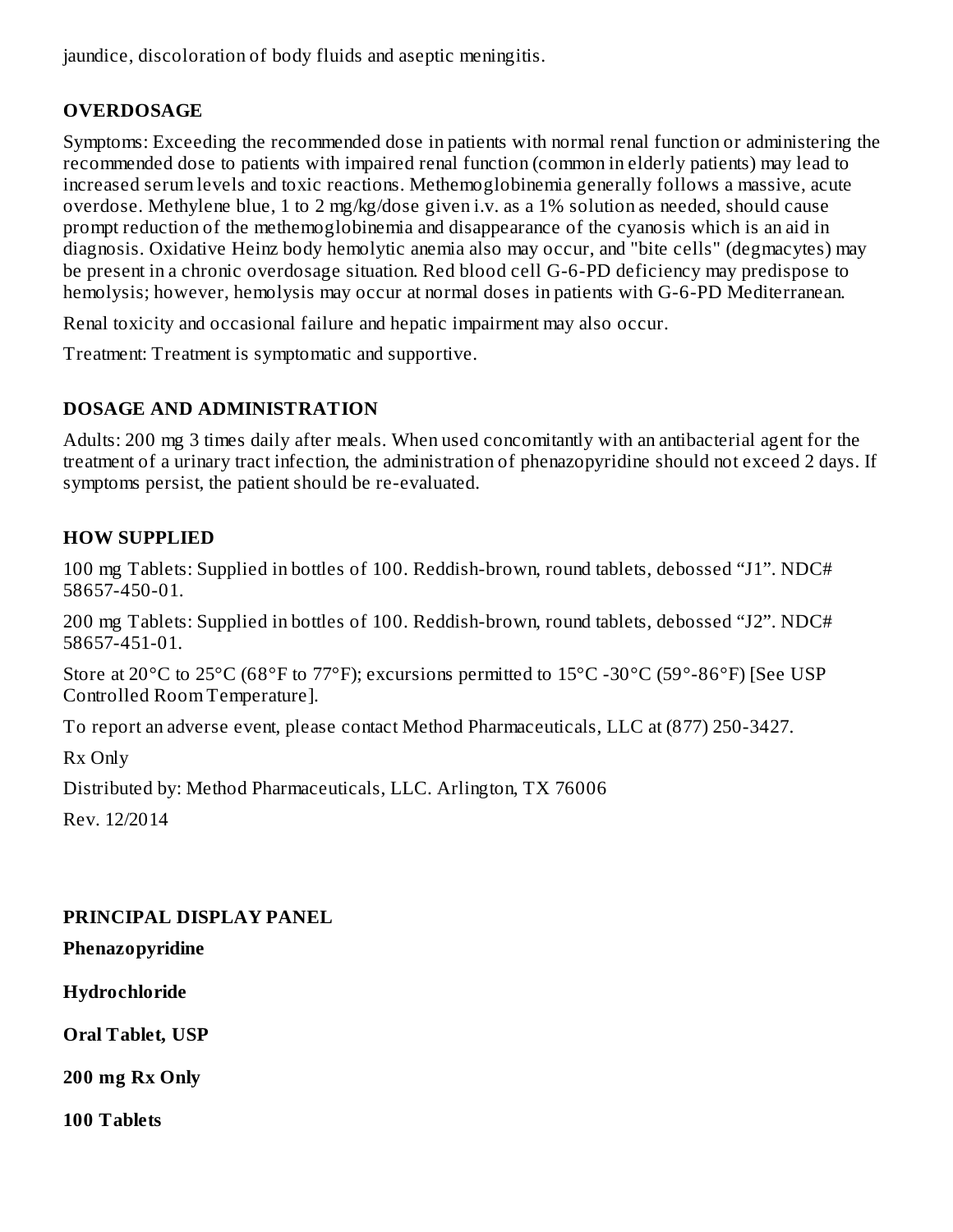

| PHENAZOPYRIDINE HCL 200MG                       |                                                        |                                                                                            |  |                     |                             |  |                           |          |  |  |
|-------------------------------------------------|--------------------------------------------------------|--------------------------------------------------------------------------------------------|--|---------------------|-----------------------------|--|---------------------------|----------|--|--|
| phenazopyridine hydrochloride tablet            |                                                        |                                                                                            |  |                     |                             |  |                           |          |  |  |
|                                                 |                                                        |                                                                                            |  |                     |                             |  |                           |          |  |  |
| <b>Product Information</b>                      |                                                        |                                                                                            |  |                     |                             |  |                           |          |  |  |
| Product Type                                    |                                                        | HUMAN PRESCRIPTION DRUG                                                                    |  | Item Code (Source)  |                             |  | NDC:58657-451             |          |  |  |
| <b>Route of Administration</b>                  |                                                        | ORAL                                                                                       |  |                     |                             |  |                           |          |  |  |
|                                                 |                                                        |                                                                                            |  |                     |                             |  |                           |          |  |  |
| <b>Active Ingredient/Active Moiety</b>          |                                                        |                                                                                            |  |                     |                             |  |                           |          |  |  |
|                                                 |                                                        | <b>Ingredient Name</b>                                                                     |  |                     | <b>Basis of Strength</b>    |  |                           | Strength |  |  |
| UNII:K2J09EMJ52)                                |                                                        | PHENAZO PYRIDINE HYDRO CHLO RIDE (UNII: 0 EWG668 W17) (PHENAZO PYRIDINE - PHENAZO PYRIDINE |  |                     | <b>HYDROCHLORIDE</b>        |  |                           | 200 mg   |  |  |
|                                                 |                                                        |                                                                                            |  |                     |                             |  |                           |          |  |  |
| <b>Inactive Ingredients</b>                     |                                                        |                                                                                            |  |                     |                             |  |                           |          |  |  |
|                                                 |                                                        | <b>Ingredient Name</b>                                                                     |  |                     |                             |  |                           | Strength |  |  |
|                                                 | SODIUM STARCH GLYCOLATE TYPE A CORN (UNII: AG9B65PV6B) |                                                                                            |  |                     |                             |  |                           |          |  |  |
| CELLULOSE, MICRO CRYSTALLINE (UNII: OP1R32D61U) |                                                        |                                                                                            |  |                     |                             |  |                           |          |  |  |
|                                                 | MAGNESIUM STEARATE (UNII: 70097M6I30)                  |                                                                                            |  |                     |                             |  |                           |          |  |  |
|                                                 |                                                        |                                                                                            |  |                     |                             |  |                           |          |  |  |
| <b>Product Characteristics</b>                  |                                                        |                                                                                            |  |                     |                             |  |                           |          |  |  |
| Color                                           | brown (Reddish-brown)                                  |                                                                                            |  | <b>Score</b>        |                             |  | no score                  |          |  |  |
| <b>Shape</b>                                    | <b>ROUND</b>                                           |                                                                                            |  | <b>Size</b>         |                             |  | $10 \,\mathrm{mm}$        |          |  |  |
| <b>Flavor</b>                                   |                                                        |                                                                                            |  | <b>Imprint Code</b> |                             |  | J <sub>2</sub>            |          |  |  |
| <b>Contains</b>                                 |                                                        |                                                                                            |  |                     |                             |  |                           |          |  |  |
|                                                 |                                                        |                                                                                            |  |                     |                             |  |                           |          |  |  |
| <b>Packaging</b>                                |                                                        |                                                                                            |  |                     |                             |  |                           |          |  |  |
| <b>Item Code</b><br>#                           |                                                        | <b>Package Description</b>                                                                 |  |                     | <b>Marketing Start Date</b> |  | <b>Marketing End Date</b> |          |  |  |
|                                                 |                                                        | 1 NDC:58657-451-01 100 in 1 BOTTLE; Type 0: Not a Combination Product                      |  | 12/31/2014          |                             |  |                           |          |  |  |
|                                                 |                                                        |                                                                                            |  |                     |                             |  |                           |          |  |  |
|                                                 |                                                        |                                                                                            |  |                     |                             |  |                           |          |  |  |
| <b>Marketing Information</b>                    |                                                        |                                                                                            |  |                     |                             |  |                           |          |  |  |
|                                                 |                                                        |                                                                                            |  |                     |                             |  |                           |          |  |  |

**Marke ting Category Application Numbe r or Monograph Citation Marke ting Start Date Marke ting End Date**